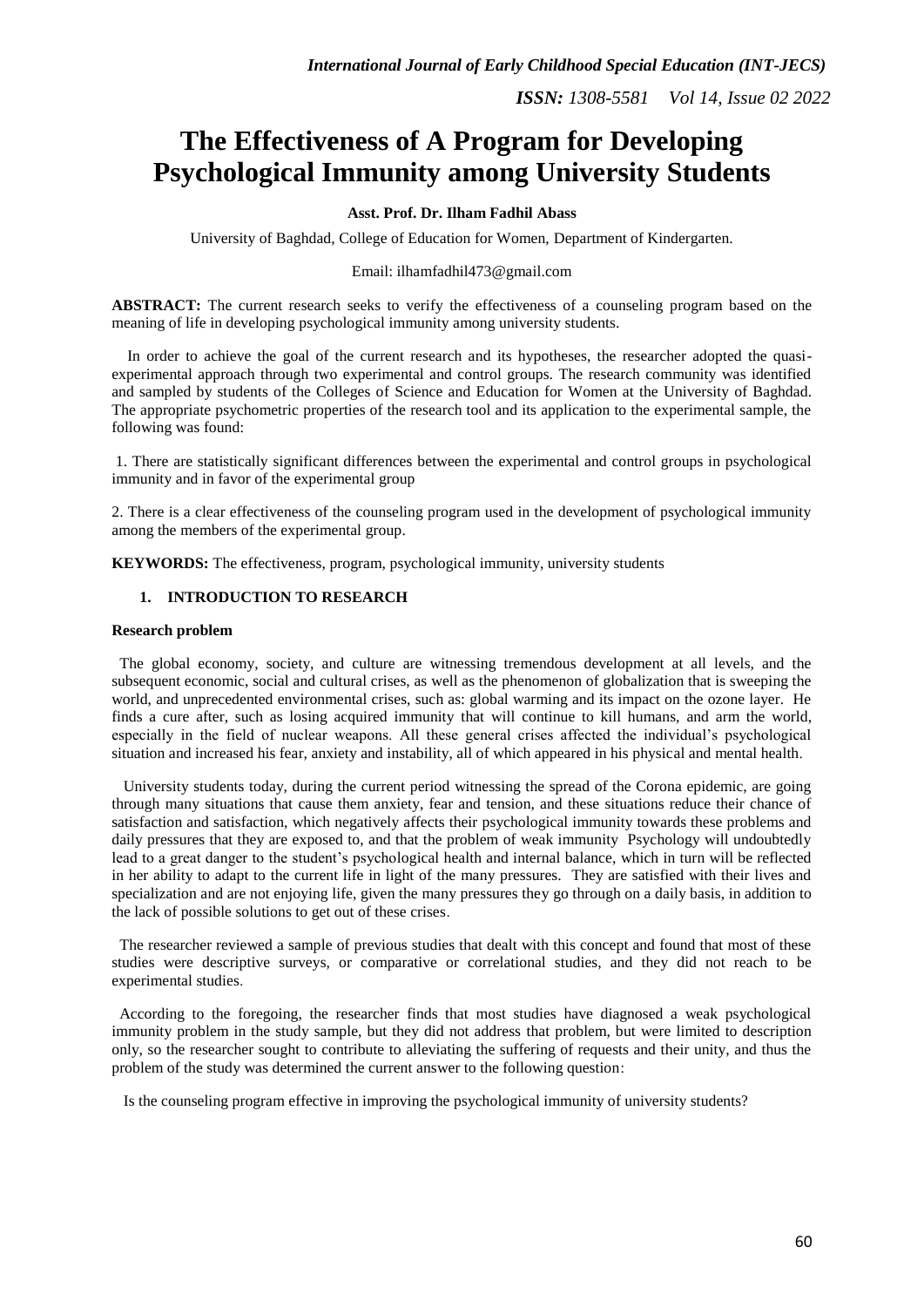*ISSN: 1308-5581 Vol 14, Issue 02 2022*

#### **Research Importance**

 The mental health of the individual is the primary goal that psychological guidance and counseling seeks to achieve through its many programs, as these programs aim for the individual to be in good health, physically, mentally and psychologically, so that he lives his life in balance, calm and peace in an atmosphere far from the sources of psychological oppression, conflicts and oppression Fears, anxiety, depression, tension and neurosis and liberating him from all the problems of immaturity and psychological disorders that he may be exposed to during the various stages of his development, or as a result of his interaction with the surrounding environment. Realizes himself and makes room for creativity, excellence, achievement and productivity (Al-Azza and Abdel-Hadi, 2007: 1 5).

 Psychological immunity is a force that enables a person to overcome his crises and problems he faces, as psychological immunity works to refine the thinking of the individual on the one hand and guide him to the method of dealing with life pressures and crises on the other hand, and it must be noted that the term (psychological immunity) from The modern terminology that gained great popularity among the academic circles, and which revealed the shortcomings in thinking and personality (Golman, 2004: 227).

 Psychological immunity is nothing but a preventive process that helps the individual to get rid of the causes of stress and frustration that the individual experiences through psychological immunization (Zaidan, 2013: 817).

 Guidance and counseling provides assistance to the individual based on his willingness and ability, and seeks to achieve the ability to direct himself and his life, set his life goals and meet his requirements in accordance with social norms (Mahmoud, 1998: 36).

 The university is the complementary cell in the formation of human behavior and the pillar in social interaction, and therefore the social and educational functions that it performs are numerous. The university is an educational institution that exists in most human societies and is considered one of the important institutions and the most influential in the lives of individuals and groups  $(Al-Tawayha, 2006: 6)$ .

The importance of the research can be summarized in the following:

#### **First, Theoretical Importance**

1.The concept of (psychological immunity) is recent and the empirical studies that dealt with it have been few in terms of being one of the terms of modern positive self-publication.

2. Enriching the National Library with an empirical study dealing with the possibility of developing psychological immunity to face life's pressures.

## **Second, the Practical Importance**

1. It provides a counseling program that can be used by officials in psychological counseling units in universities.

2. The current study provides a measure of psychological immunity with high psychometric properties that can be employed in later studies on university students.

#### **Search Objective**

The current research aims to:

 The effectiveness of a program for developing psychological immunity among university students is known by testing the following hypothesis:-

 There are no statistically significant differences between the average scores of the experimental group and the average scores of the control group on the psychological immunity scale after applying the counseling program.

## **Search Limits**

 The current research for female students of the University of Baghdad / Colleges of Science and Education for Girls identified the morning study for the academic year 2020/2021.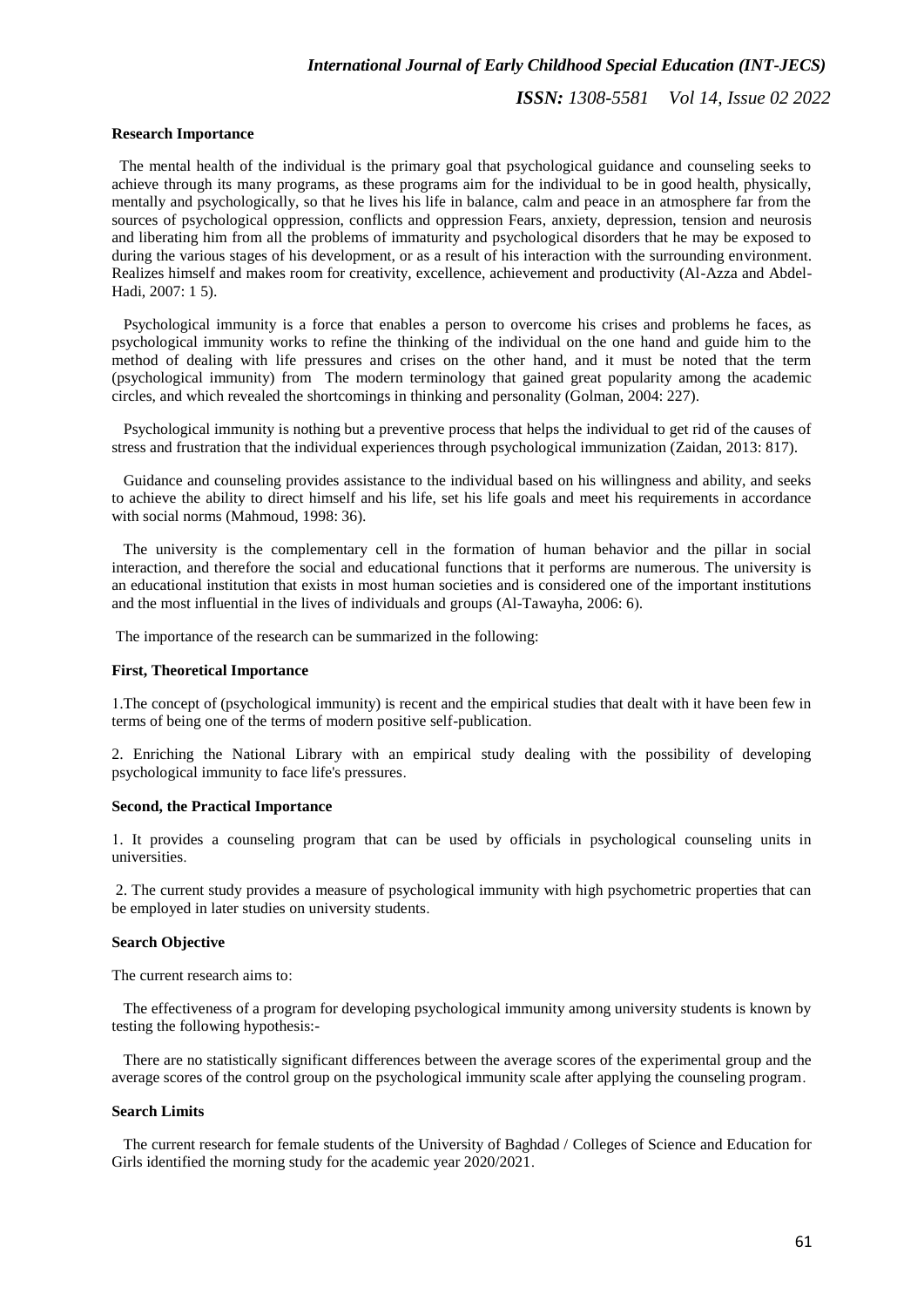## **Search Terms**

## **First: Counseling Program**

It is known by:-

1. Adams 1980: It is an organized procedural steps to deal with behavioral, psychological and occupational problems in all walks of life (Adams, 1980: 74).

2. Zahran 1998: "A set of organized steps that are planned, and aimed at providing assistance to the members of the experimental group collectively to help them solve their problems in a way that achieves psychological balance and harmony for them" (Zahran, 1998: 13).

3. Abdul Khaleq 2002: "a set of organized steps based on scientific foundations, aiming to provide services to help the individual or groups to understand their problems, reach solutions, and develop their skills and abilities to achieve proper growth in various areas of their lives. It takes place in the form of organized sessions within the framework of a mutual understanding relationship between the mentor and the mentor. (Abdul-Khaleq, 2002: 87).

4. Aref 2003: It is a system that works according to psychological counseling theories to help and enlighten individuals in understanding their problems, which lead to mismatch, and also works to enlighten individuals to solve these problems, in order to achieve individual happiness with others, so that the individual reaches the best level of compatibility, satisfaction and mental health, (Arif, 2003: 249).

The researcher defines the counseling program theoretically as: a series of organized and pre-prepared steps in the light of scientific foundations, aiming to provide counseling services to the study sample in order to reach them to achieve a better level of psychological immunity through the use of existential counseling methods and techniques.

## **Second: Psychological Immunity**

It is known by:

1. Selye, (1976) "Resistance and psychological resilience to the pressures that the individual faces" (Selye, 1976: 45).

2. Grotberg (2000) "The individual's ability to overcome problems as this ability is strengthened through adversity and adversity (Grotberg 2000, 4:4).

3. Olah (2005) "It is an integrated system of personal, cognitive, emotional and social dimensions that act as flexible and resistance resources that develop the person's ability and psychological resistance that bear the pressure, threats, tension and psychological and physical pressures that he faces and act as antagonists for the individual in order to achieve harmony and mental health" (31: 2005, Olah).

4. Zaidan, (2013): "The individual's ability to protect himself from the potential negative effects of stress, threats, frustrations and psychological crises and to get rid of them through psychological immunization using self-resources and potentials inherent in the personality such as positive thinking, creativity, problem-solving, self-control, balance, resilience, toughness, challenge, perseverance and effectiveness optimism, flexibility and adaptation to the environment" (Zidane, 2013: 817).

 The researcher adopts the definition of (Selly) as a theoretical definition of the current research, thus he defines psychological immunity as a procedural definition: the degree to which the respondent obtains based on his response on the psychological immunity scale used in the current research.

#### **Chapter Two: A Theoretical Framework and Previous Studies**

#### **First, a Theoretical Framework**

#### **Mental Immunity**

Hans Selye Theory 1956, (Selye, H.)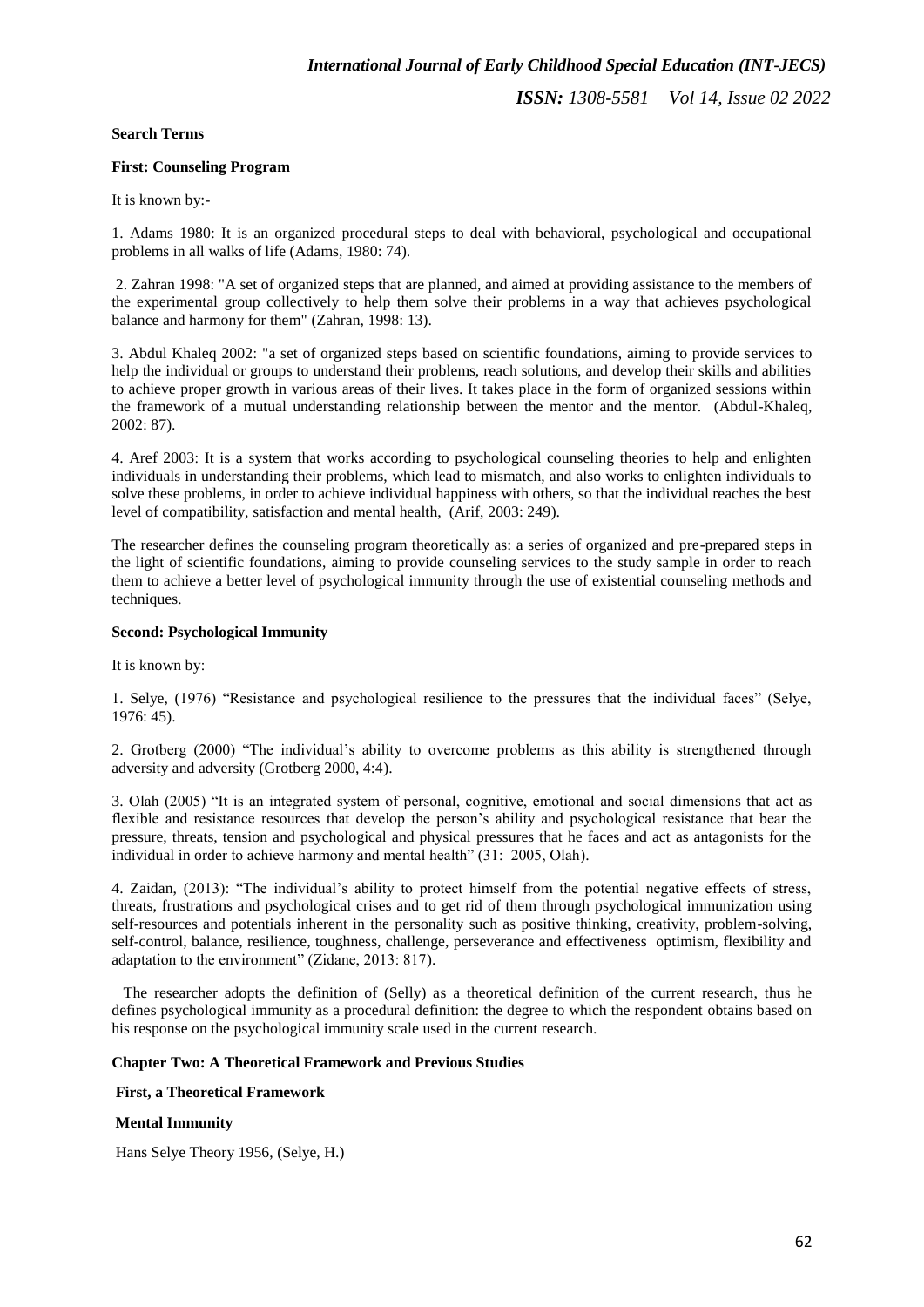# *ISSN: 1308-5581 Vol 14, Issue 02 2022*

 The scientist Hans Selye is considered one of the eminent scientists who described psychological disorders in the body, Selye sees that stress in a person is a response to exciting events from society, and he experiences a response that can be taken as evidence that the person is under stress. And stress caused by a painful environment Hans describes anxiety as the anxiety of the body in which it responds to any request made to it" (Al-Mazrou, 2009: 45).

 Selye asserts that anxiety is self-centered, a stress response that reflects and defines a person based on their response to a stressful situation, and that there are other actions or behaviors whose response may assume that the person is under the influence of a compulsion. With symptoms actually representing the occurrence of anxiety, Sealy's theory of self-defense has been influenced by theories, including (Lazarus, McGarat, Cox, 2009: 32).

 Scientist Seely believes that the individual's response to the psychological pressures he is going through follows a specific broad pattern that he called the general adjustment symptoms, and it consists of three stages:

#### 1. Alaram Reaction

It means the structural, anatomical and chemical changes in the individual's body, and it includes the individual's way of summoning the body to all its motive forces to face stressful situations.

#### 2. Resistance

 The continued exposure of the individual to stressful situations, leads the individual, in addition to the inability to face these pressures, to the individual losing the internal balance, which leads to more "hormonal" secretions that cause organic disorders.

#### 3. Overheating

 When the individual becomes unable to adapt and continue to resist, here the hormonal impulses collapse and excessive exposure to stress leads to the disintegration of the organism to the point of death (Al-Hilali, 2009: 54).

#### **Previous Studies**

1. Study (Al-Sharif, 2015): The effectiveness of the counseling program based on strengthening the psychological immune system in reducing the feeling of psychological alienation among Islamic University students.

 The study aimed to verify the effectiveness of a counseling program based on strengthening the psychological immune system in reducing the feeling of psychological alienation. In order to identify the level of psychological immunity, the researcher prepared a scale for the psychological immune system consisting of (40) items, and used a number of statistical methods to build the scale to process the data he obtained.

2. Study (Al-Sharif, 2016): The effectiveness of a counseling program to strengthen the mental immune system and reduce post-traumatic stress disorder among adolescents of families affected by the recent aggression on Gaza.

 It aimed to verify the counseling program to strengthen the mental immune system and reduce the symptoms of post-traumatic stress disorder. Their number was a teenager (20) experimental and (20) control, and the results of the study proved the effectiveness of the counseling program in raising the efficiency of psychological immunity in the experimental group compared to before and after the application of the program.

#### **The researcher's comment on previous studies**

Based on the review of these studies, the researcher employed these studies in the following aspects:

- 1. Defining the research problem and its importance
- 2. Determining some theoretical frameworks
- 3. Determination of the sample size
- 4. Choosing the right hypothesis

#### **Chapter Three**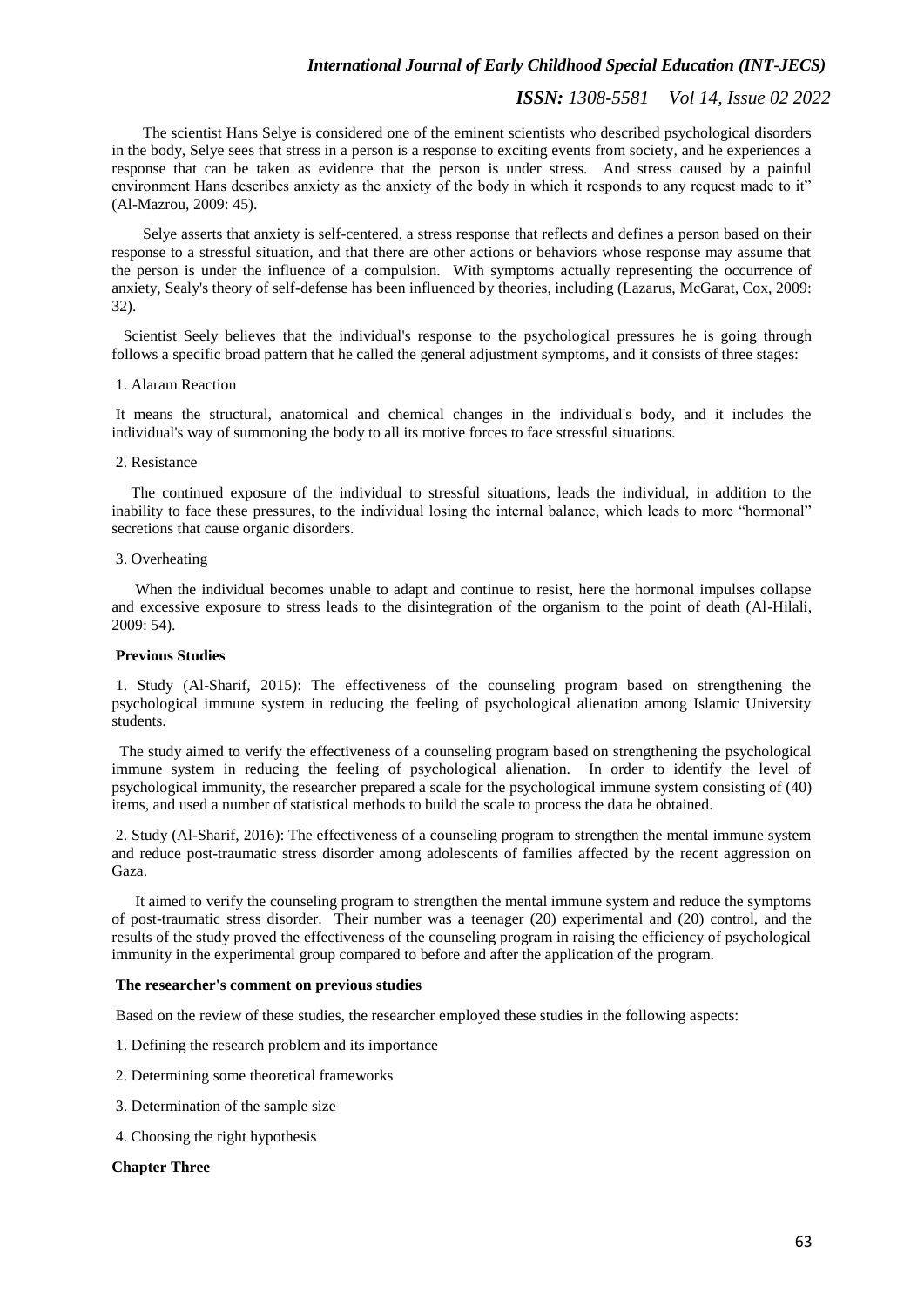#### **Search Procedures**

 This chapter deals with a description of the procedures used to achieve the main objectives of the research, starting with a description of the research methodology, defining its community and selecting its sample, then describing the steps of building the research tool and the procedures for its validity and reliability, and finally determining the statistical methods used in analyzing its data and justifications for its use.

## **2. RESEARCH METHODOLOGY:**

 The researcher used the method (experimental research) in her current study, where experimental research is one of the most widely used scientific research, where hypotheses about cause and effect can be used, and this type of method is one of the most reliable ways to solve psychological problems (Adas, 1998, 184).

#### **Experimental Design:**

 For the purpose of achieving the goal of the research, the researcher adopted the "design of the random control group with pre- and post-test design" and it was designed according to the following steps:

1- Selecting (60) individuals from the female students of the Colleges of Science and Education for Girls, University of Baghdad, who obtained the lowest scores in the Psychological Immunity Scale after conducting the pre-test.

2- Distribution of the sample members into two groups, one of them is control and the other is experimental.

3- Equalizing the two groups in the variables related to (psychological immunity).

4- Applying the counseling program to the members of the experimental group, while the control group remains without a counseling program.

5- A post-test was conducted to find out the differences and their implications for the control and experimental groups, and Figure (1) shows the research design used in the current study.

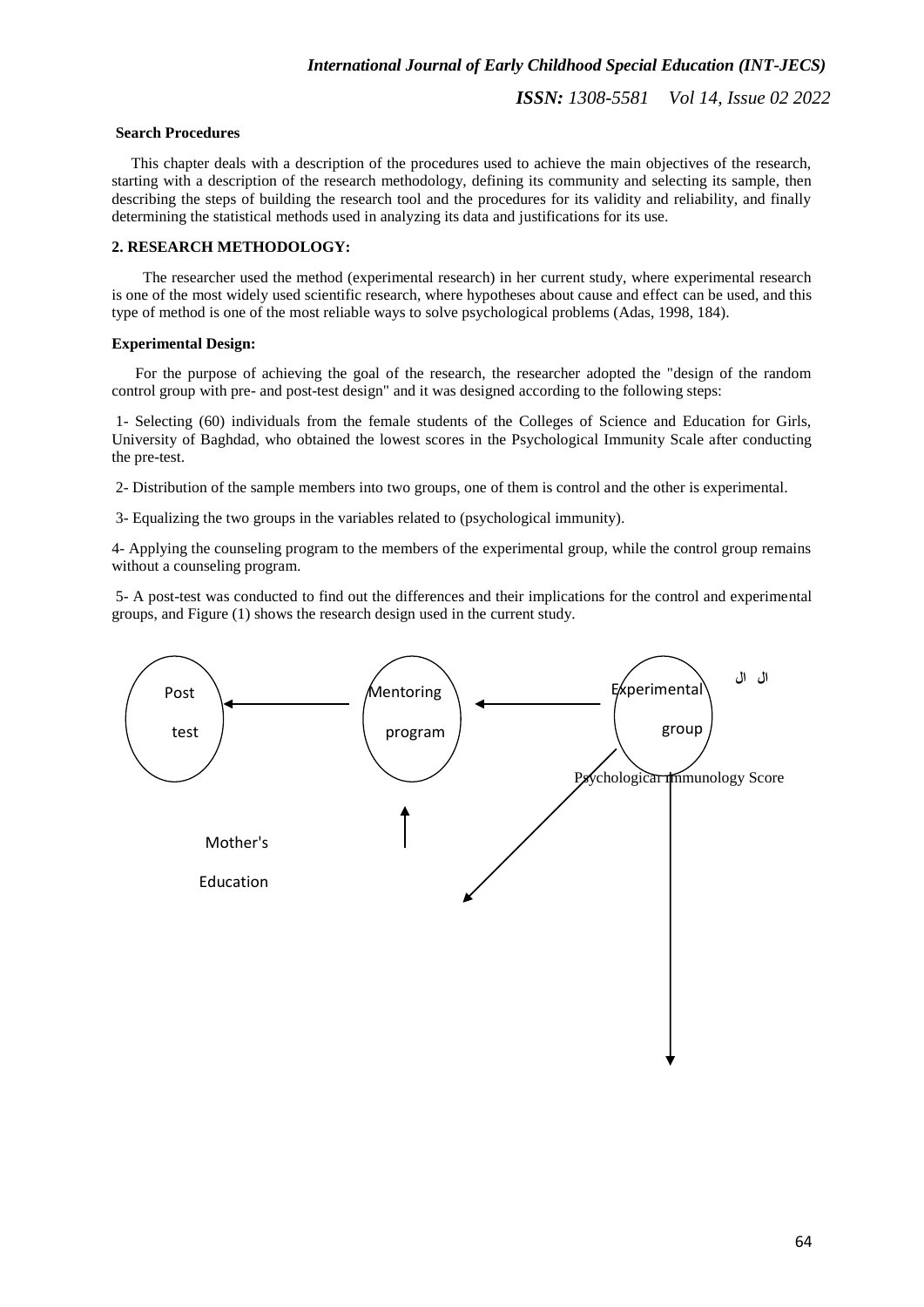

Figure (1) The design is according to the research hypothesis prepared by the researcher

#### Second, the research community

 The current research community consists of students from the Colleges of Science and Education, University of Baghdad, for the morning study and for the academic year 2020-2021.

## **Third: The Research Sample**

 Due to urban conditions and health safety procedures followed throughout the country, the researcher relied on technical programs in order to communicate with the research sample for the extraction of psychometric characteristics in addition to the experimental research sample. The researcher limited the first sample to (200) female students, while the experimental sample was (60) female student.

#### **Fourth: Search Tools**

#### **First: Psychological Immunology Scale**

#### Scale building steps

 In order for the researcher to get acquainted with the phenomenon or characteristic in question, she must choose the best tools that achieve these goals for him, and due to the lack of a suitable tool for measuring psychological immunity among university students, so the researcher took a series of scientific steps to build a psychological immunity scale and was keen to have it available in the scale ofthe psychometric properties (of validity and reliability) are as follows:

#### **Scale Building Procedures:**

## **First: Theoretical premises for building the scale:**

 Through the theoretical framework and previous studies presented by the researcher in their theoretical framework, the researcher was able to identify her theoretical premises on which the construction process is based, as these premises give a clear and specific vision to the researcher that enables her to start correctly in verifying the procedures for building her scale, and accordingly she has identified by the researcher presented these theoretical premises as follows:

1. The researcher relied on the theory (Selly, 1976) as a theoretical framework for the current research in defining the concept of psychological immunity and its basic components.

2. The researcher adopted the logical or rational approach, and the experience approach together in building the scale.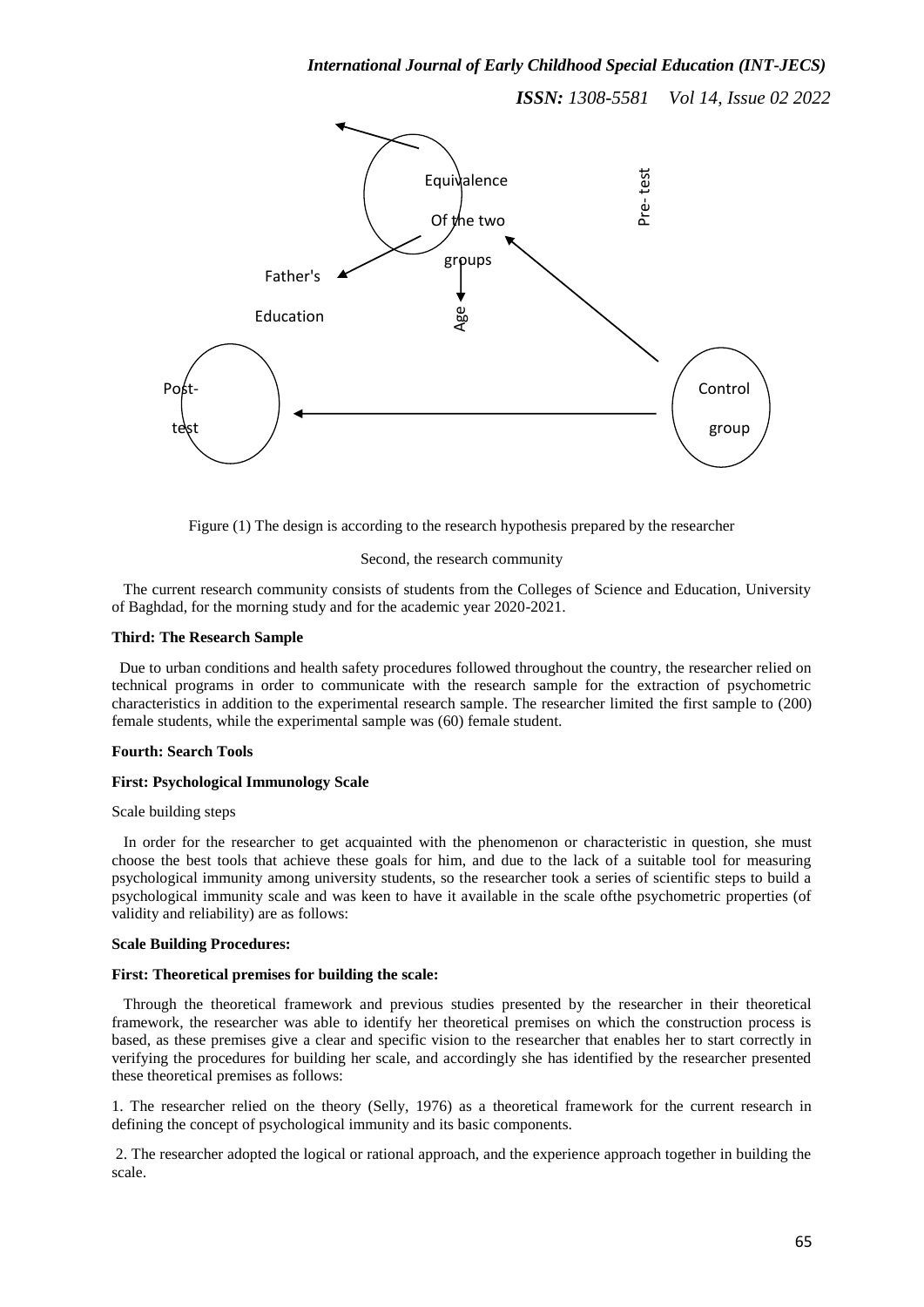3. The researcher adopted the method of self-report - verbal attitudes - in building the scale items.

#### **Second: Defining the concept of psychological immunity and its components.**

 The researcher relied on the theory (Selly, 1976) to define the concept, which he defined as "the psychological resistance and resilience to the pressures faced by the individual" (Selly, 1976:45).

 Based on the contents of this concept, the domains of the scale were determined based on the theory (Selly, 1976) and its concept of psychological immunity and my agency:

#### 1. Religious Orientation Paragraphs (1-10)

2. Psychological flexibility paragraphs (11-20)

3.Optimism paragraphs (21-30).

#### **Third: Formulating the paragraphs of the scale in their initial form**

 The researcher formulated paragraphs covering the three dimensions of the scale, which were determined according to the adopted theory and theoretical frameworks. The researcher was able to prepare (30) items for each component (10) items, taking into consideration the purposes for which the scale will be used, the characteristics of the society to which it will be applied, and the nature of the circumstances and time limits.

#### **Fourth: The validity of the paragraphs of the psychoimmunity scale**

 The researcher presented the scale's (30) items with its three components, with the theoretical definition and the theory adopted on (20) experts specializing in educational and psychological sciences from the specialization (measurement, evaluation, psychological counseling, educational guidance and educational psychology) (Appendix 1) and asked them to express their opinion In the validity of the paragraphs of the scale in terms of their suitability to the level of the sample and their approval of the alternatives adopted for each paragraph, the extent of their suitability and whether the number of paragraphs is appropriate and whether their formulation is good or need to be modified, and to verify the extent to which experts agree on the paragraphs or not, the researcher relied on the value of the chi-square, where its value is significant when the calculated value of chi is greater than the tabular value.

 So, the paragraph remains, and when the value of calculated chi is smaller, the paragraph falls and does not fall within the statistical analysis. The researcher also relied on (80%) of the experts' opinion as a criterion for accepting the paragraph in addition to the value of the chi-square, and the following table illustrates this:

| Sig.<br>level<br>(0.05) | of<br>Chi-<br><b>Tabulated</b><br>value | Chi-<br>of<br>calculated<br>value | ratio      | refused        | agree  | Pargr<br>aphs No. | Para<br>graphs                                                            |
|-------------------------|-----------------------------------------|-----------------------------------|------------|----------------|--------|-------------------|---------------------------------------------------------------------------|
| Sig.                    | 3.84                                    | 12.800                            | 9<br>$\%0$ | $\overline{2}$ | 1<br>8 | 17                | ,8,7,6,3,1<br>,15,14,11,9<br>,23<br>,19,17<br>,28<br>,26, 24<br>.30,29    |
| Sig.                    | 3.84                                    | 9.800                             | 8<br>%5    | $\overline{3}$ | 7      | 13                | ,10<br>,5, 4, 2<br>,16<br>, 13<br>,12<br>, 21<br>,20<br>,18<br>27, 25, 22 |

#### **Table (1)Chi-square values for the psych-immune scale items**

It is clear from the previous table that the experts agreed on all the paragraphs presented to them.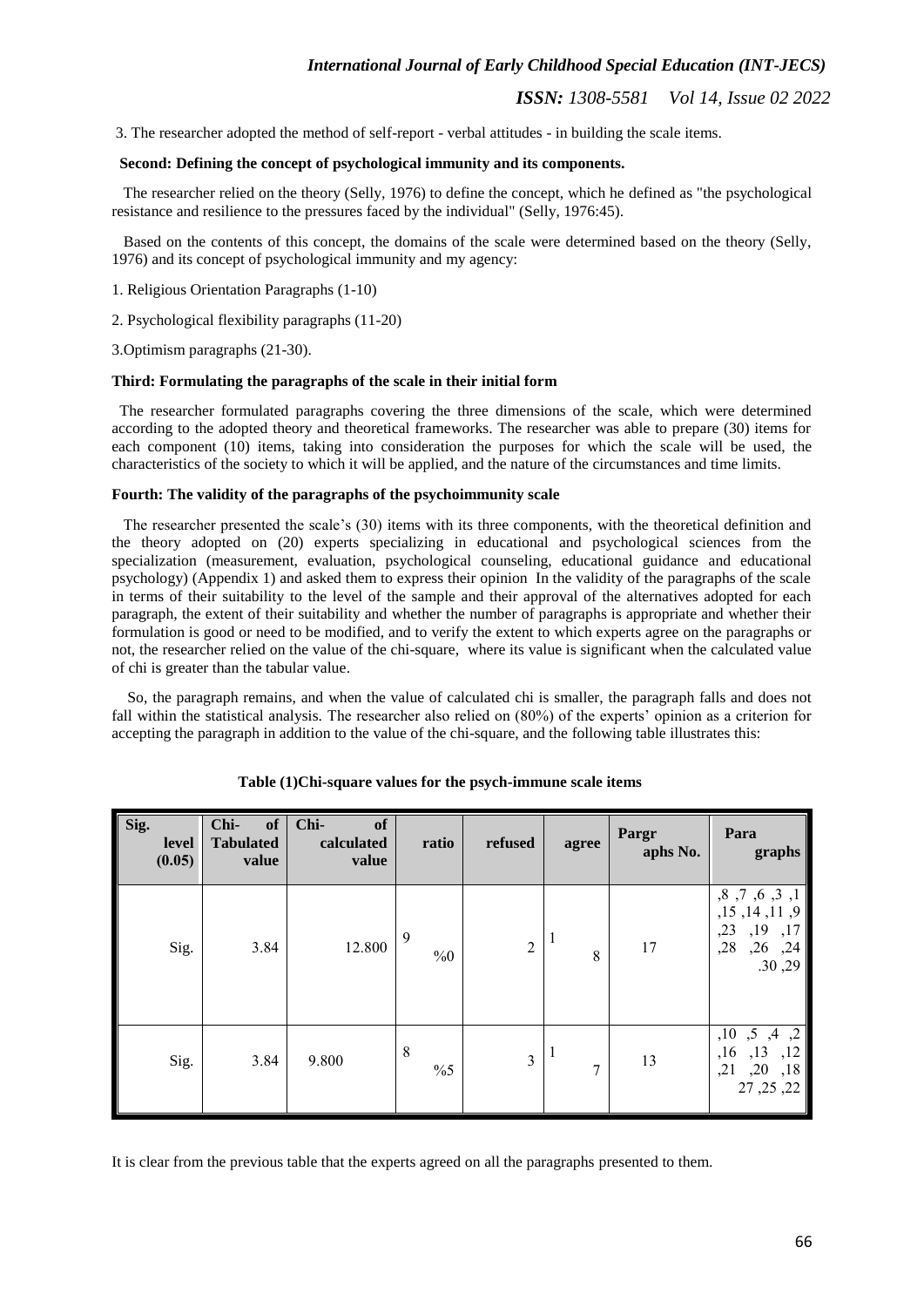*ISSN: 1308-5581 Vol 14, Issue 02 2022*

## **Fifth: Answer alternatives and correction method**

The researcher followed the Likert method in constructing and defining the appropriate alternatives for the paragraphs. Accordingly, the researcher developed a quinquennial scale to estimate the responses to the paragraphs of the Psychological Immunity Scale, which are (it always applies to me, applies to me often, applies to me sometimes, applies to it rarely, never applies to me). It is given when correcting scores (5, 4, 3, 2, 1) for the positive paragraphs, while the negative paragraphs formulated in a negative direction are given to it when correcting (1, 2, 3, 4, 5).

## **Sixth: Preparing the instructions for the scale**

The scale instructions paper included not leaving a paragraph without an answer with no need to mention the name, as this leads to overcoming the social desirability factor of the responding individual. The scale instructions included how to use the answer sheet. The researcher prepared an answer sheet that includes paragraph numbers and answer alternatives.

## **Seventh: Experience clarity of instructions and paragraphs and time calculation**

The researcher applied the prepared scale on a sample of (40) female students who were chosen randomly from the research community (the scale building community) and by (20) from the College of Science (20) from the College of Education, to answer the scale between (11-14) minutes, and an average of (112) minutes.

## **Eighth: Statistical analysis of the scale items**

The statistical analysis of the scale items included deriving the validity of the discriminatory power and the internal consistency of the items as follows, in addition to ensuring the stability of the scale.

1- The discriminatory power of paragraphs:

After applying the scale to a sample of 200 female students and correcting the answer sheet, the discriminatory power of the scale items was extracted, and the sample members' scores were arranged in order of the highest total scores to the lowest total, and two extreme groups were identified with an overall score of 27% in each group.

The number of individuals in each group was 54 female students, and the t-test on two independent samples was used to calculate the difference between the two groups' averages in the scores of each item on the scale. Here, the calculated T value (which indicates the discriminative power of an element) is compared with the T value to be a value in the table. If the calculated value is greater than the value in the table, it has the ability to distinguish, and the level of significance t of the table (0.05) and degrees of freedom (106) was (1.98), and the corresponding table (2) shows that.

## **2. The relationship between the paragraph and the total score on the psycho-immunity scale**

To verify the validity of the paragraphs of the current research scale, the researcher relied on the total score of the scale as an internal criterion for extracting the validity coefficient of the scale items, and for this purpose, the Pearson correlation coefficient was used between the score of each item and the overall result of the respondent. This correlation is statistically significant when compared with the tabular values of the degrees of freedom (198), the sample (200), and the correlation coefficient (0.139) with the level of significance (0.05), and table (2) will show that:

**Table (2)**

## **Discriminative power and item correlation coefficient with the total score of the psycho-immunity scale**

| Validity<br>coefficient | Discriminative Paragraph No. in<br>power |  | Validitvl<br>the scale coefficient<br>$**$ | power | Discriminative Paragraph No. in<br>the scale |
|-------------------------|------------------------------------------|--|--------------------------------------------|-------|----------------------------------------------|
|-------------------------|------------------------------------------|--|--------------------------------------------|-------|----------------------------------------------|

1

\* T-Tabulated value by freedom degree (106) by the level

 $(3.291) = (0.001) \cdot (2.576) = (0.01) \cdot (1.96) = (0.05)$ \* T-Tabulated value by freedom degree (106) by the level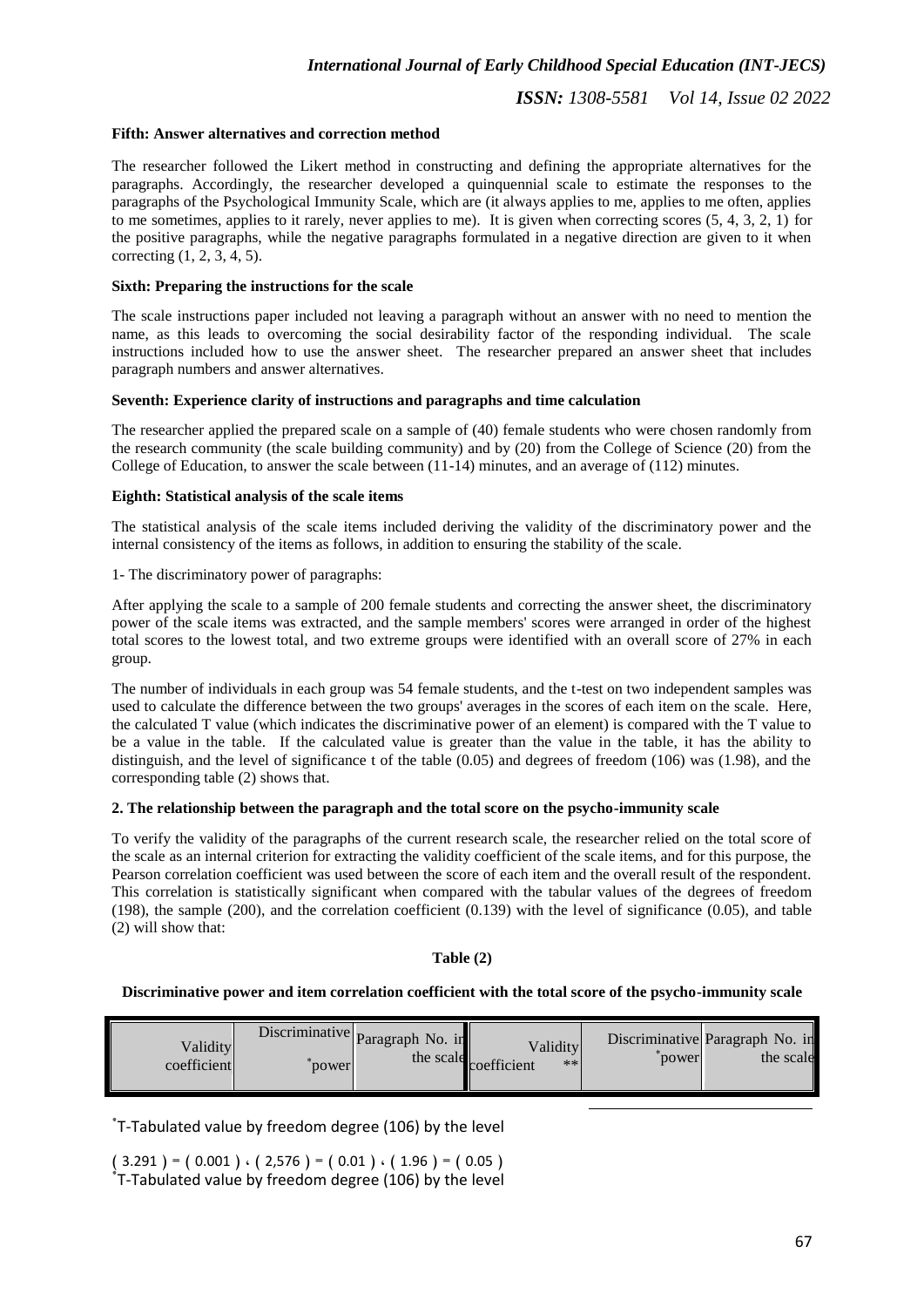|       | Paragraph For the paragraph |                 |       | Paragraph For the paragraph |                 |
|-------|-----------------------------|-----------------|-------|-----------------------------|-----------------|
| 0.456 | 5.456                       | 16              | 0.345 | 4.356                       |                 |
| 0.324 | 6.237                       | 17              | 0.456 | 4.459                       |                 |
| 0.435 | 5.432                       | 18              | 0.431 | 3.458                       |                 |
| 0.345 | 6.345                       | 19              | 0.436 | 4.457                       |                 |
| 0.432 | 6.345                       | 20              | 0.457 | 6.547                       |                 |
| 0.347 | 5.238                       | 21              | 0.456 | 5.568                       |                 |
| 0.346 | 4.527                       | 2 <sub>2</sub>  | 0.347 | 5.238                       |                 |
| 0.347 | 4.236                       | $\overline{23}$ | 0.456 | 8.438                       |                 |
| 0.347 | 6.345                       | 24              | 0.546 | 8.346                       |                 |
| 0.347 | 5.236                       | 25              | 0.546 | 3.678                       | $\overline{10}$ |
| 0.456 | 6.234                       | 26              | 0.457 | 5.678                       | 11              |
| 0.457 | 5.237                       | 27              | 0.457 | 7.345                       | 12              |
| 0.457 | 6.345                       | 28              | 0.358 | 5.238                       | $\overline{13}$ |
| 0.237 | 5.345                       | 29              | 0.457 | 5.346                       | 14              |
| 0.457 | 5.345                       | 3 <sub>0</sub>  | 0.567 | 5.346                       | 15              |

It is clear from the previous table that the calculated t-value and the value of the correlation coefficient between the total score and the paragraph score have significant significance.

# **3-Scale stability**

The researcher applied the scale to a sample of 40 students, and the stability was calculated using the following method.

1- How to test and retest

The scale was first applied to the sample, and after (15) days, the scale was applied a second time to the female students in the same stability sample (40). According to the stability of the scale, after the completion of the application, the score of this sample was calculated along with the score of the first application, using the "Pearson" correlation coefficient between the score of the two applications and the correlation coefficient, (0.82), which is a good stabilizing factor under the criteria of good reliability.

2- Alpha Cronbach equation (Alpha Cronbach, 1951):

To extract stability in this way, we applied (Fakronbach's) equation to the scores of the members of the sample for the number of students (40 students), so that the value of the scale's stability coefficient is (0.79). It is a good scale stability factor.

## **Secondly, the counseling program**

 $\overline{a}$ 

Steps to build and implement the mentorship program: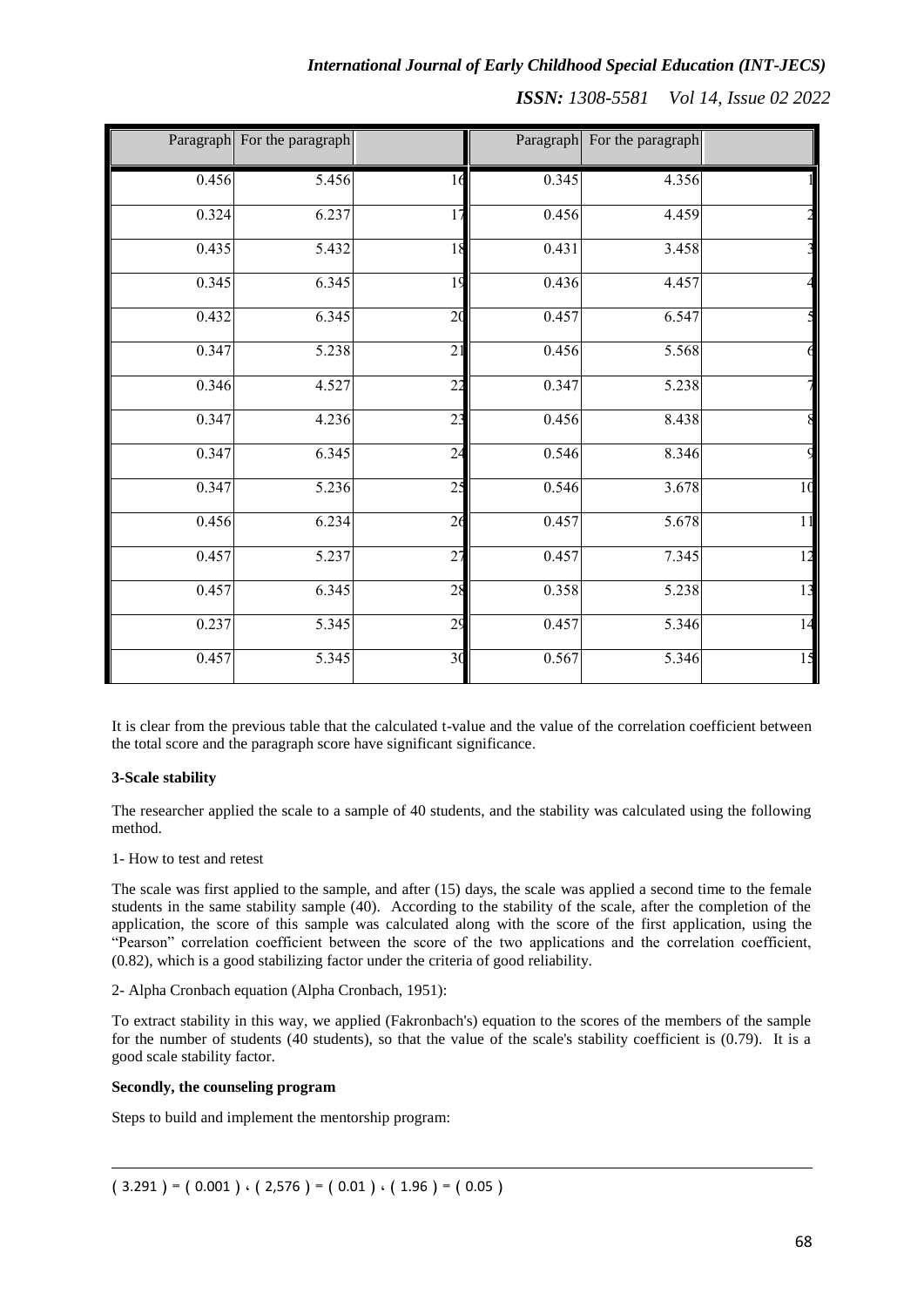# *ISSN: 1308-5581 Vol 14, Issue 02 2022*

In building her counseling program, the researcher relied on the following procedures:

**First:** Examining the literature on building extension programs based on the same theory adopted by the researcher.

**Second:** Adopting the results of the psychological immunity scale (in the pre-test) which was applied to the selected sample and which screened the female students who had a low level of psychological immunity.

**Third:** The items of the scale that obtained an arithmetic mean of less than (3) were determined to serve as a problem for which a topic could be formulated that could be translated into applicable behavioral goals.

**Fourth:** The apparent honesty of the guiding program:

The items included in the program were transformed into topics for counseling sessions, and the items related to the same subject were merged into the counseling session itself, and were presented to a number of specialists in educational and psychological sciences in general and psychological counseling in particular to express their opinions on their validity, (80%) to convert paragraphs into topics for counseling sessions.

**Fifth:** The program is built according to the method of (group psychological counseling), on the basis that the individual is a social being with psychological and social needs that must be satisfied within the framework of the group, its standards and what is within it, just as the individual controls his behavior by standards, values and systems, this enables him to use the group as a medium Counseling changes his behavior and achieves psychological, social and personal compatibility, and this is the goal for which group psychological counseling works.

**Sixth:** The objectives of the counseling program were defined as follows:

1- General Objective: These objectives mean describing the end results of the entire counseling process, and the general objective of the current counseling program is (improving psychological immunity among university students).

2- The objective of each session: It is an educational objective that means describing the patterns of behavior or the final performance expected to be issued by the counselor after teaching the required behavior. The problem, the approved theory, and the activities used in it were presented to a number of experts and specialists in the field of psychological counseling.

3- Behavioral objectives: These objectives include a description of the behavior required to be performed after the completion of each counseling session, by precisely defining this behavior so that the counselor can know the extent of its achievement (Nashwati, 1997: 50-56), and these objectives are procedural, measurable and observable in a way Direct, the aim of which is to help the mentor to gradually move from the current level of performance to achieving the general goals (Al-Khatib, 1995: 83).

**Seventh:** Executing the Guidance Program:

The counseling program consisting of (12) counseling sessions was implemented in the first academic course of the academic year (2020-2021), with two sessions per week, and each session lasted (45) minutes, except for the first and last session, which lasted (60) minutes, and the researcher and the table (3) indicates the titles and dates of the sessions.

Table (3)

| Session time | <b>Date</b> | Time      | Topic           | Orientation |
|--------------|-------------|-----------|-----------------|-------------|
|              |             |           |                 | sessions    |
| minutes60    | Thursday    | 2021/1/28 | opening         | The first   |
| minutes 45   | Monday      | 2021/2/   | self-confidence | The second  |
| minutes 45   | Thursday    | 2021/2/4  | self-esteem     | The third   |

#### **Addresses and dates of the orientation sessions**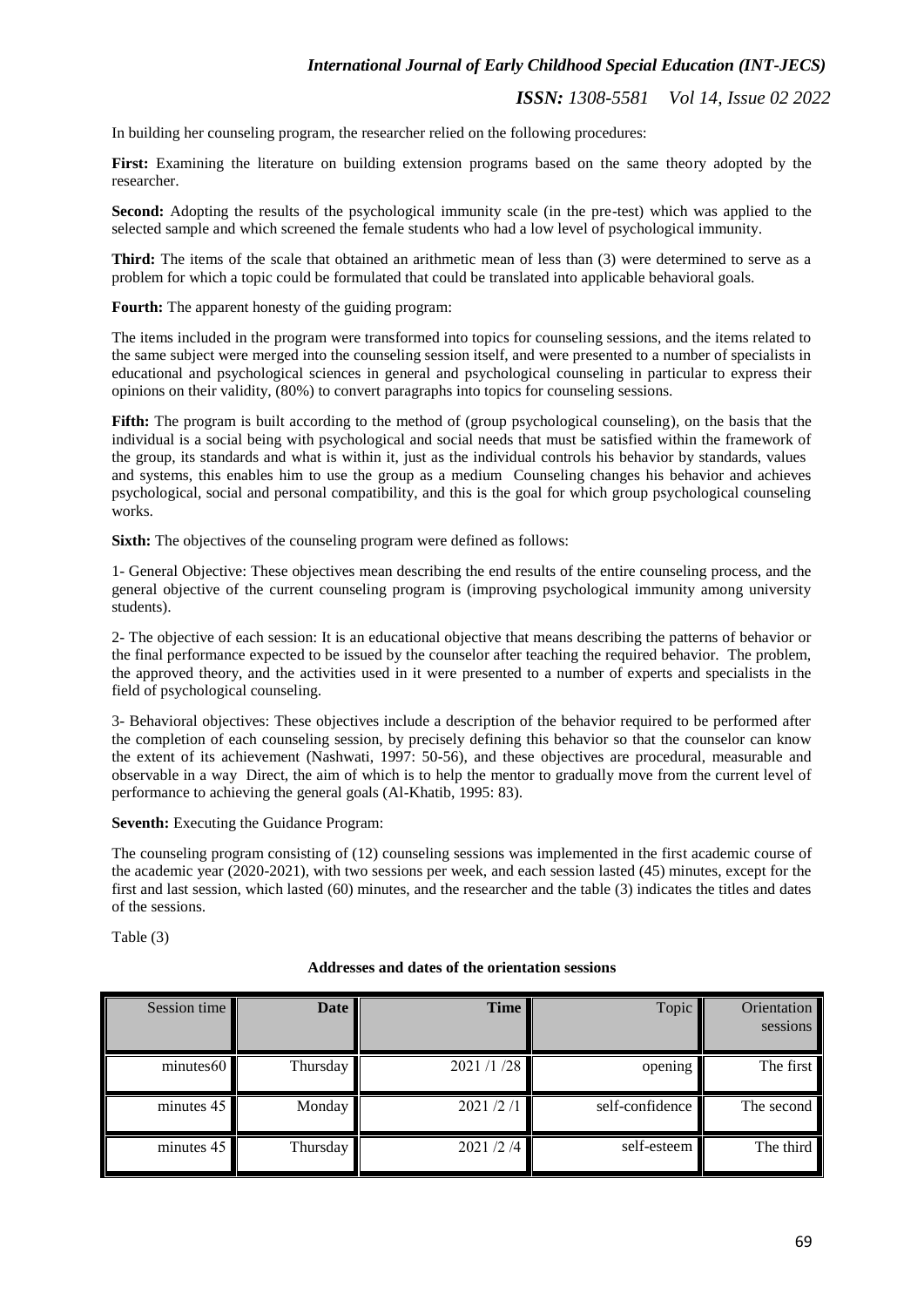|            |          |           | development                      |          |
|------------|----------|-----------|----------------------------------|----------|
| minutes 45 | Monday   | 2021/2/8  | Social Interaction               | Fourth   |
| minutes 45 | Thursday | 2021/2/11 | Reducing psychological<br>stress | Fifth    |
| minutes 45 | Monday   | 2021/2/15 | Problem Solving                  | Sixth    |
| minutes45  | Thursday | 2021/2/18 | <b>Rational Thinking</b>         | Seventh  |
| minutes 45 | Monday   | 2021/2/22 | Reality                          | Eight    |
| minutes 45 | Thursday | 2021/2/25 | Flexibility                      | Ninth    |
| minutes 45 | Monday   | 2021/3/1  | responsibility                   | Tenth    |
| minutes 45 | Thursday | 2021/3/4  | Optimism                         | Eleventh |
| minutes60  | Monday   | 2021/3/8  | Final                            | Twelfth  |

**Eighth:** Methods and techniques used:

To achieve the goal of the research, the researcher used two guiding methods belonging to the existential trend, each of which includes a number of techniques, activities and auxiliary activities, as follows:

#### **Socratic dialogue:**

It is one of the basic techniques of meaningful counseling, in which the counselor asks the counselor many questions that make him able to discover the personal values that are meaningful to him and the means by which he can achieve these values, and he also asks questions designed to clarify that the choice is always available to live with personal self-values, even if it is this choice is limited by the individual's only attitude toward illness or stress, (Moawad, 1998: 336).

## **Technical focus:**

 It means that the client becomes aware of the limitations, and of the barriers that confuse the overall expression of the situation or the problem that the client suffers from (Patterson, 1990: 358), and that the focus on it takes place in a special kind of communication with the inner awareness, and this awareness can be called Feltsense, and the human being He must learn how to evoke this tangible feeling by paying attention to the inner awareness, this feeling is the feeling of a specific problem or situation, and it is not an emotion such as anger, sadness or happiness, but rather something that happens at the beginning without drawing attention, it is unknown even if it has Meaning, and when a person learns how to go through the experience of concentration, he realizes the problems and how to provide solutions to them, from here the focus comes to the required change.

#### **Direction configuration**

The seeker cannot perceive his problem, situation, or experience, and it is difficult to know what is bothering him. Therefore, silence must be made to allow him to gain insight into his position, and thus the direction towards his problem is formed.

## **Opposite meanings:**

It means the interest in finding the deep feeling of thinking and through the feelings of the guide and the basic experiences of his life, and trying to reflect the meanings.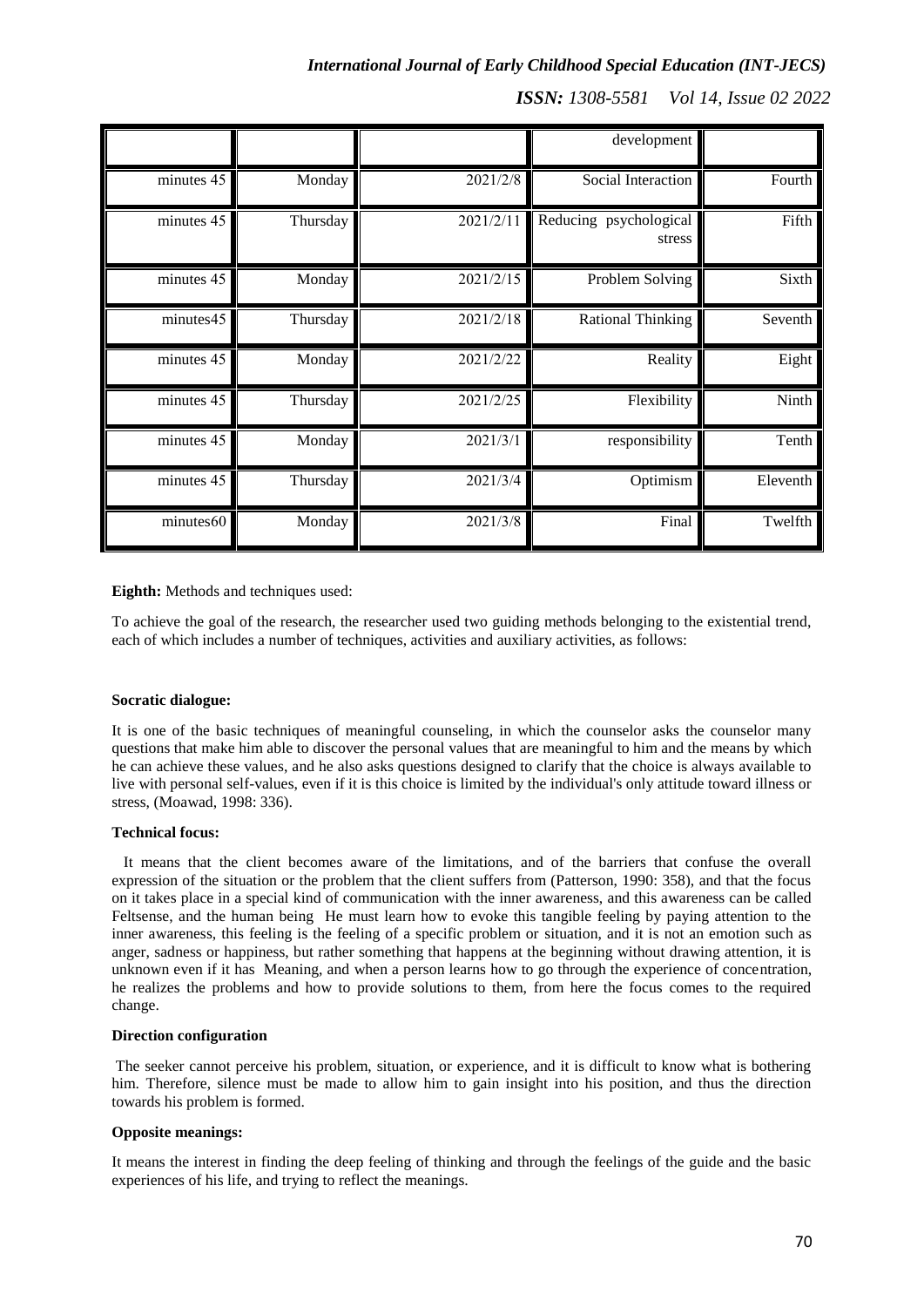*ISSN: 1308-5581 Vol 14, Issue 02 2022*

## **Group discussion:**

In which the counselor leads the discussion within the group and organizes it so that it includes emphasizing the problems that the members of the group feel or suffer from, and the discussion topics are sequenced so that they start from the easiest to the most difficult attitudes towards themselves and towards others (Al-Fahl, 2009: 69).

## **Home - Work Training:**

The home activity tasks are important in achieving adequacy and effectiveness, as the counselor is encouraged to gain confidence in facing problems away from counseling sessions and reduces the possibility of them continuing to rely on the counselor. From real experiences, it also shows him that the absolute necessity of something or the value he believes in is illogical (Al-Jubouri, 2010: 120), and accordingly most of the technical sessions included home training during which a specific activity is required.

The following is a detailed review of the counseling program sessions:

## **First Session**

Today and date: Thursday Session duration: 1 hour

| Opening                                                                                                                                           | Topic                         |
|---------------------------------------------------------------------------------------------------------------------------------------------------|-------------------------------|
| - Preparing the members of the counseling group for the counseling program and for the<br>upcoming sessions.                                      | Needs related<br>to the topic |
| - Establishing a positive relationship based on respect, affection and acceptance between the<br>researcher and the members of the guiding group. |                               |
| -To get acquainted with the researcher and the members of the guiding group, and to get to<br>know each other.                                    | The<br>general<br>objective   |
| - That the counseling group members interact with the counseling program.                                                                         | Behavioral<br>objectives      |
| -To feel fun and happy when they attend the counseling sessions.                                                                                  |                               |
| -To familiarize the members of the guiding group with the concept of psychological immunity<br>and its nature.                                    |                               |
| -To feel accepted, loved and respected.                                                                                                           |                               |
| -That the researcher be able to build bridges of trust between him and the members of the<br>guiding group.                                       |                               |
| -Familiarize themselves with the rules and instructions for the counseling sessions.                                                              |                               |
| Instructions                                                                                                                                      | Strategies                    |
| -The researcher introduces herself to the members of the counseling group and gives them a<br>clear idea of psychological counseling.             | Activities                    |
| -It is the role of each individual to introduce himself to the rest of the members of the guiding<br>group.                                       |                               |
| -The researcher explains the purpose of the indicative program and the theoretical foundations<br>on which it is based.                           |                               |
| The researcher concludes:                                                                                                                         |                               |
| 1-Maintaining confidentiality of information.                                                                                                     |                               |
| 2-Everyone has the right to speak freely.                                                                                                         |                               |
| 3-Agreeing on the place and time of holding the orientation sessions.                                                                             |                               |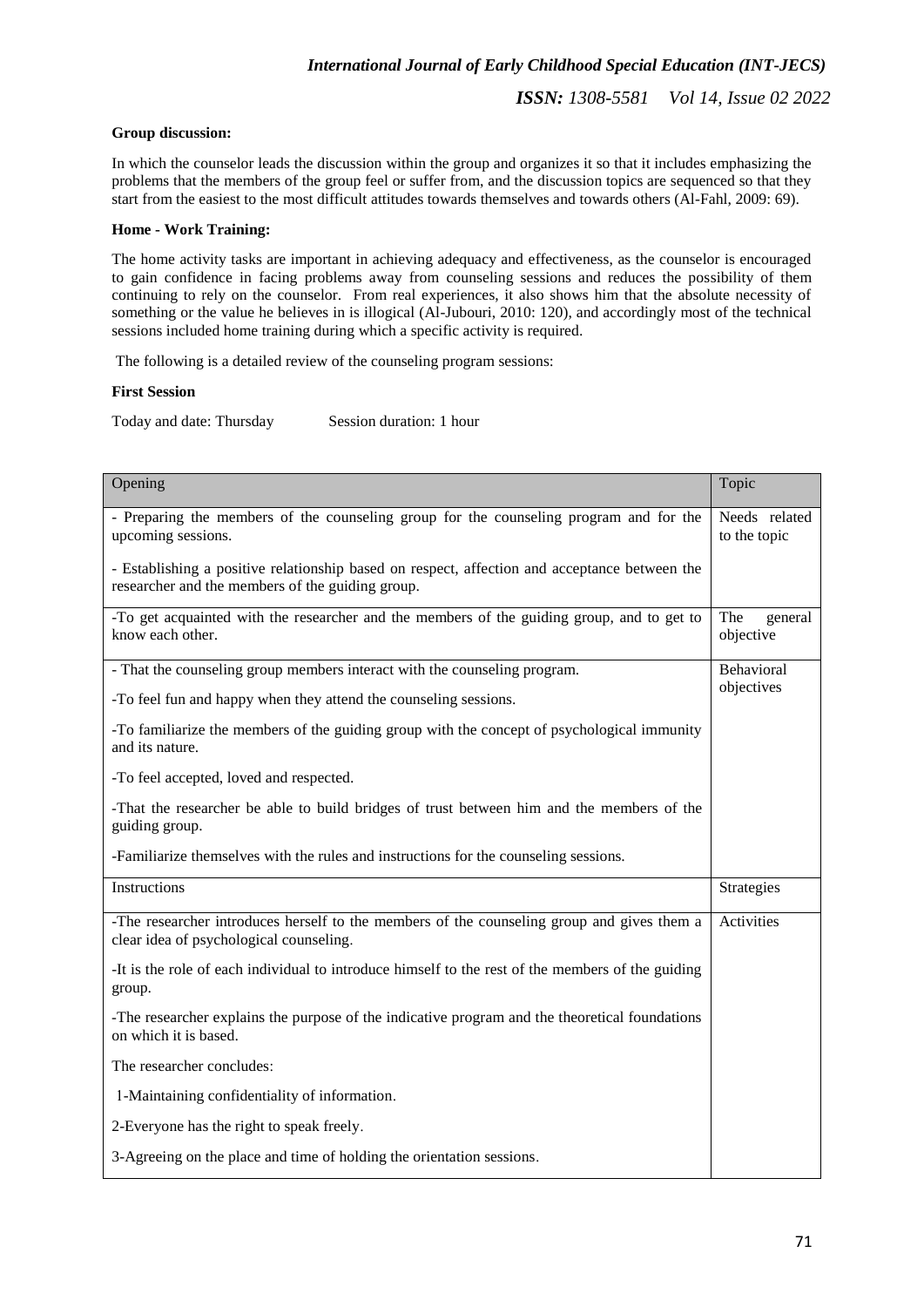*ISSN: 1308-5581 Vol 14, Issue 02 2022*

| - The researcher tries to know the group members' impression about the counseling session          | Structural |
|----------------------------------------------------------------------------------------------------|------------|
| and listen to their opinions.                                                                      | evaluation |
| Ask the following two questions:                                                                   |            |
| 1-Is there anyone who does not want to join the group?                                             |            |
| 2-Has any of the group members been exposed to a counseling program similar to the current<br>one? |            |

The researcher applied the rest of the sessions by following this model

Equivalence of the two groups (control and experimental):

In order to control the internal variables that may affect the results of the research if they are left unchecked, some of those variables were therefore controlled by conducting the equivalence process between the two groups (controller and experimental). (Said, 2001, 57).

In order to provide the internal safety of the research, it was rewarded between the members of the two groups in a number of the following variables:

A- The father's academic achievement,

B- The mother's academic achievement,

C- Age variable (chronological age in months),

E - The pre-test of the (psychological immunity) scale, and the following is a presentation of the results of equivalence between the two groups:

A- The father's educational attainment:

 The researcher obtained the academic achievement data for the parents of the two research groups through a form prepared by the researcher, and it was filled out by the research sample, and to treat the data statistically, a (chi-square) was used, as the results showed that there were no statistically significant differences between the two groups in this variable, and amounted to The value of chi-square (0.202), which is less than the tabular chivalue of (9.49) at the significance level (0.05) and the degree of freedom (4). This means that the two groups are equivalent in this variable as shown in Table (4).

| <b>fable</b> (4) |  |
|------------------|--|
|                  |  |

**The equivalence of the two research groups in the educational achievement variable of the father**

| Sign.<br>at<br>level<br>$=0.05$ | $\rm Tabular$ | Value<br>$_{\rm Calculated}$ | freedom<br>b <sup>t</sup><br>Deg. | College<br>ye<br>abo <sup>r</sup><br>and | institute<br>High<br>$\overline{5}$<br>school | Middle | Elementary | Reads<br>and<br>writes | Sample<br>size | Group             |                |
|---------------------------------|---------------|------------------------------|-----------------------------------|------------------------------------------|-----------------------------------------------|--------|------------|------------------------|----------------|-------------------|----------------|
| Non-Sig.                        | 9.49          | 0.202                        | $\overline{4}$                    | 5                                        | 8                                             | 6      | 5          | 6                      | 30             | Experime-<br>ntal | ı.             |
|                                 |               |                              |                                   | 6                                        | $\,8\,$                                       | 6      | 4          | 6                      | 30             | Control-<br>led   | $\overline{2}$ |

B- Academic achievement of the mother:

The researcher obtained the data of the mother's academic achievement for the two research groups through a form prepared by the researcher, and it was filled out by the research sample, and to treat the data statistically, a (chi-square) was used, as the results showed that there were no statistically significant differences between the two groups in this variable, and amounted to The value of chi square (0.350), which is less than the tabular chi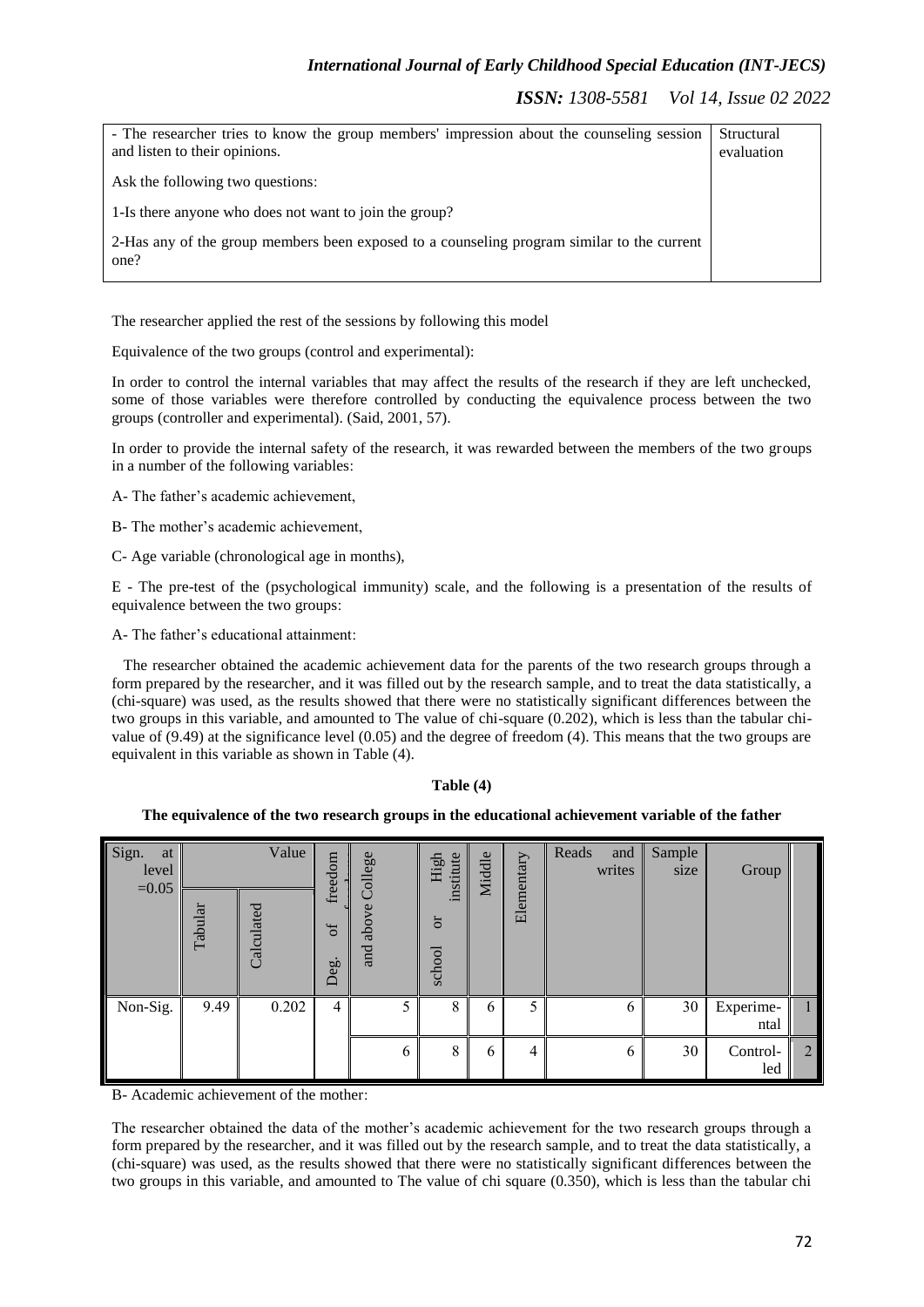*ISSN: 1308-5581 Vol 14, Issue 02 2022*

value of (9.49) at the significance level (0.05) and the degree of freedom (4). This means that the two groups are equivalent in this variable as shown in Table (5),

## **Table (5)**

**Equality of the two research groups in the variable of academic achievement of the mother**

| Sign.<br>at<br>level | tabular | T-Value<br>Calculated | freedom<br>of<br>$\bullet$<br>deg. | College<br>and above | institute<br>High<br>ð<br>school | Middle | Elementary | Reads<br>and<br>writes | Sam-<br>ple<br>size | Group             |                |
|----------------------|---------|-----------------------|------------------------------------|----------------------|----------------------------------|--------|------------|------------------------|---------------------|-------------------|----------------|
| Non-Sig.             | 9.49    | 0.350                 | 4                                  | 7                    | 7                                | 6      | 5          | 5                      | 30                  | Experim-<br>ental | 1              |
|                      |         |                       |                                    | 6                    | 7                                | 5      | 6          | 6                      | 30                  | Controll-<br>ed   | $\overline{2}$ |

## **D- Equal chronological age in months:**

 To find out the significance of the difference between the two groups in the estimated chronological age in months, the arithmetic mean was calculated for the experimental group (285.03), while it was for the control group (286.69). To treat the data statistically, the t-test was used for two independent samples. This variable, as the calculated t-value amounted to  $(1.692)$ , which is less than the tabular t-value of  $(2.000)$  at the significance level (0.05) and the degree of freedom (58). This means that the two groups are equivalent in this variable as shown in the table below.

#### **Table (6)**

#### **Estimated chronological age equivalence in months for the experimental and control groups**

| $0.05$ Sig. level | Tabulated | T-Value<br>Calculated | of Freedom<br>Deg. | Deviation<br>Stand. |       | Arithmetic<br>mean | Sample<br>size | Group        | Seq.           |
|-------------------|-----------|-----------------------|--------------------|---------------------|-------|--------------------|----------------|--------------|----------------|
| Non-Sig.          | 2.000     | 1.692                 | 58                 |                     | 4.582 | 285.03             | 30             | experimental | $\mathbf{1}$   |
|                   |           |                       |                    |                     | 2.647 | 286.69             | 30             | controlled   | $\overline{2}$ |

E- Pre-test of the scale:

 To find out the significance of the difference between the two groups in the pre-test, the arithmetic mean was calculated for the experimental group (86.23), while it was for the control group (86.83), and to treat the data statistically, the t-test was used for two independent samples. The calculated t-value amounted to (1.328),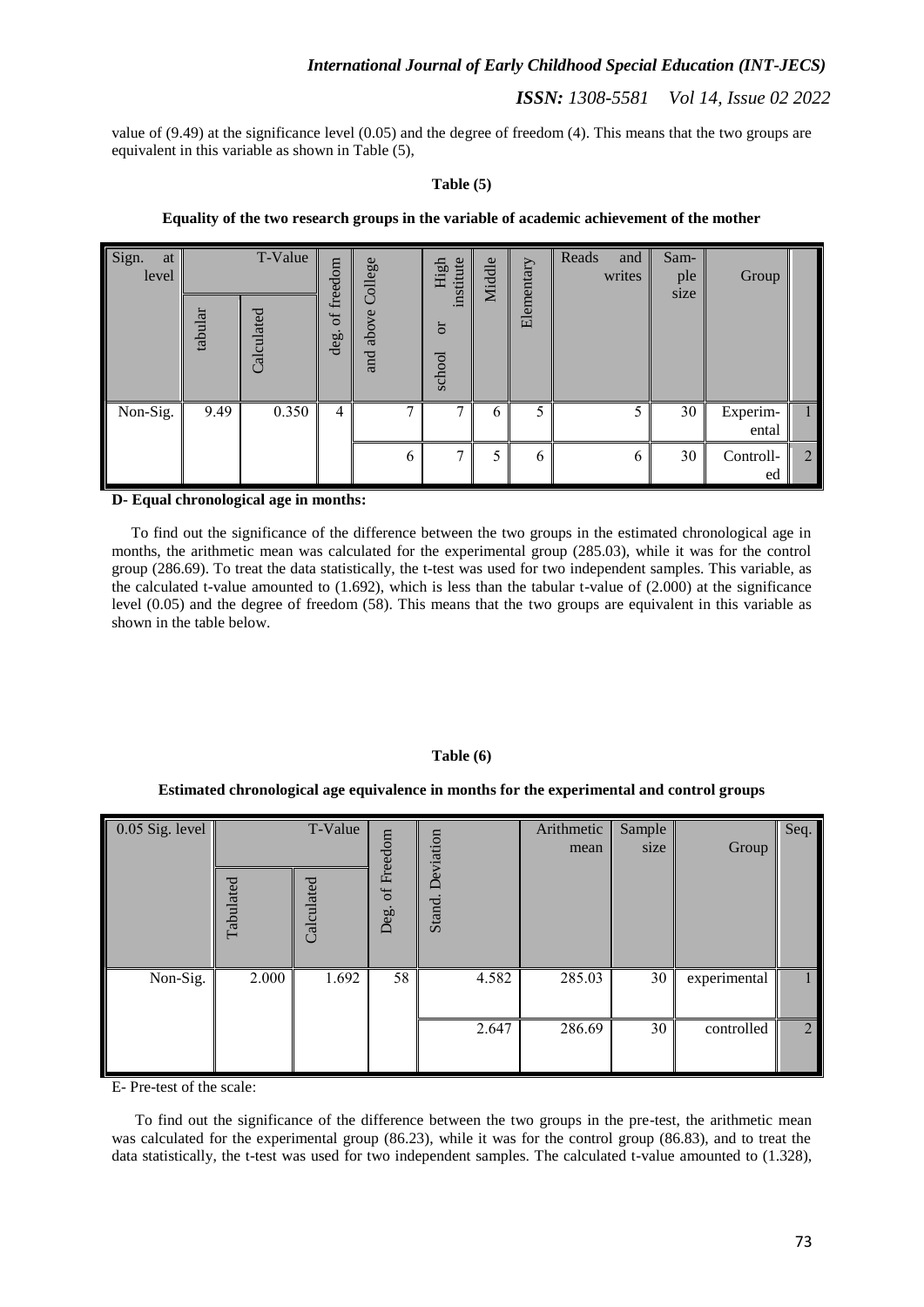*ISSN: 1308-5581 Vol 14, Issue 02 2022*

which is less than the tabular t-value of  $(2.000)$  at the significance level  $(0.05)$  and the degree of freedom (58). This means that the two groups are equivalent in this variable as shown in the table below.

## **Table (7)**

**Equivalence of the pre-test of the two groups of the experimental and controlled research**

| $0.05$ Sig. level | tabulated | T-value<br>calculated | degree<br>Freedom | deviation<br>Standard | Arithmetic<br>mean | Size<br>Of<br>data | Group        | S<br>e<br>q. |
|-------------------|-----------|-----------------------|-------------------|-----------------------|--------------------|--------------------|--------------|--------------|
| Non-Sig.          | 2.000     | 1.328                 | 58                | 1.813                 | 86.23              | 30                 | Experimental | 1            |
|                   |           |                       |                   | 1.683                 | 86.83              | 30                 | control      | 2            |

**Chapter Four:** 

#### **The results of the study, their discussion and interpretation**

In this chapter, the researcher deals with the results of the experimental study and the treatment of hypotheses statistically, as it presents the results of each hypothesis, its discussion and interpretation in the light of the results of previous studies and the theoretical framework with a set of recommendations and proposals.

## **First: search results**

 There are no statistically significant differences at the level (0500) between the average scores of the experimental and control groups in the post test on the psychological immunity scale. To verify the hypothesis, the measure of psychological immunity was applied to the control and experimental groups after the completion of the extension program.

## **Table (8)**

**The results of a T-test for two independent samples for the experimental and control groups on the psycho-immunity scale in the post test**

| 0.05Sig. level | T-value   |            | degree  | deviation | Arithmetic<br>mean | Size of<br>data | group        | Seq.           |
|----------------|-----------|------------|---------|-----------|--------------------|-----------------|--------------|----------------|
|                | tabulated | calculated | Freedom | Standard  |                    |                 |              |                |
| Sig.           | 2.000     | 114.156    | 58      | 2.237     | 101.43             | 30              | Experimental |                |
|                |           |            |         | 1.280     | 87.50              | 30              | control      | $\overline{2}$ |

To achieve the goal of the research, the researcher used two guiding methods belonging to the existential trend, each of which includes a number of techniques, activities and auxiliary activities, as follows: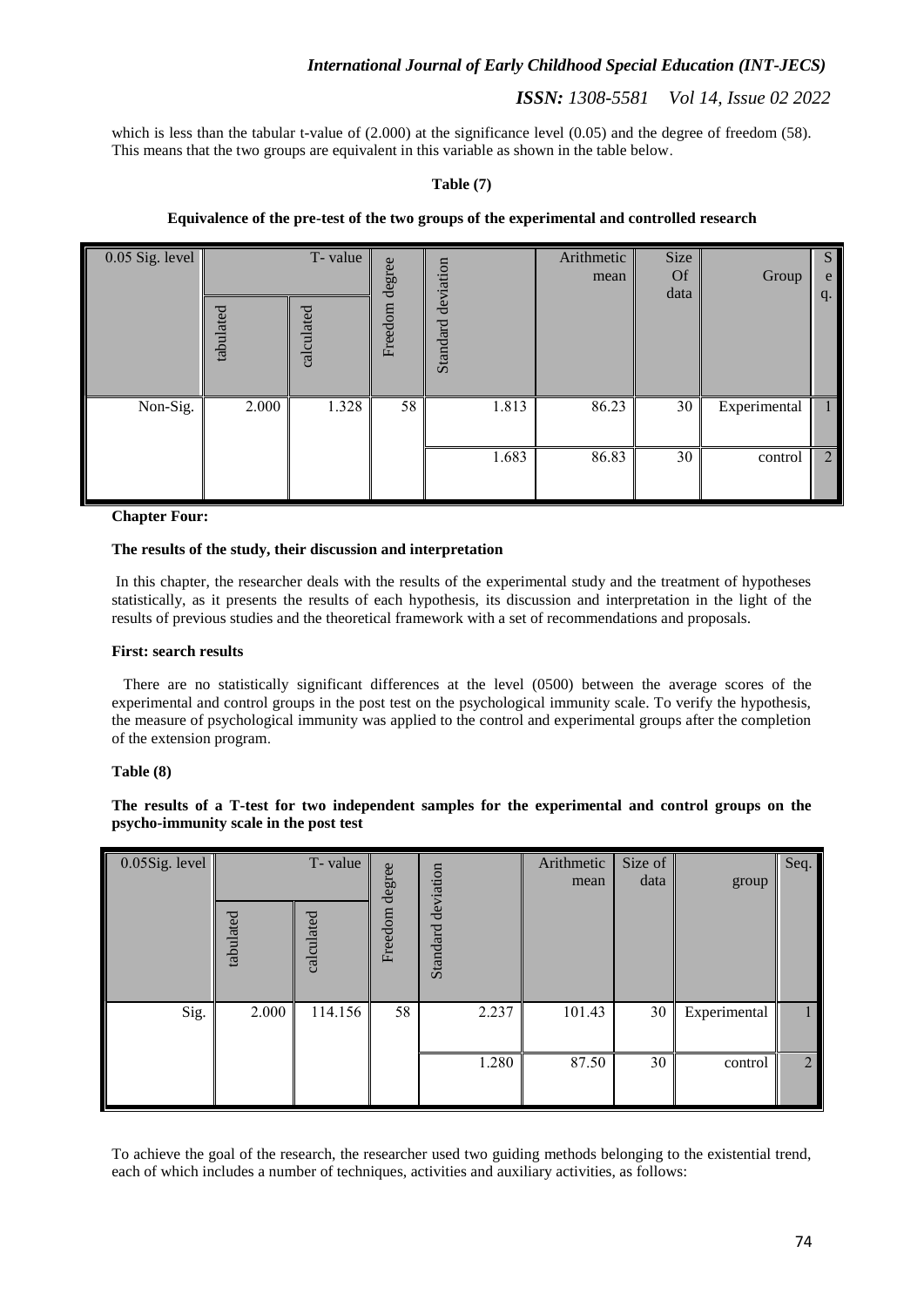*ISSN: 1308-5581 Vol 14, Issue 02 2022*

## **Socratic dialogue:**

It is one of the basic techniques of meaningful counseling, in which the counselor asks the counselor many questions that make him able to discover the personal values that are meaningful to him and the means by which he can achieve these values, and he also asks questions designed to clarify that the choice is always available to live with personal self-values, even if it is this choice is limited by the individual's only attitude toward illness or stress (Moawad, 1998: 336).

## **Technical focus:**

It means that the client becomes aware of the limitations, and of the barriers that confuse the overall expression of the situation or the problem that the client suffers from (Patterson, 1990: 358), and that the focus on it takes place in a special kind of communication with the inner awareness, and this awareness can be called Feltsense, and the human being He must learn how to evoke this tangible feeling by paying attention to the inner awareness, this feeling is the feeling of a specific problem or situation, and it is not an emotion such as anger, sadness or happiness, but rather something that happens at the beginning without drawing attention, it is unknown even if it has Meaning, and when a person learns how to go through the experience of concentration, he realizes the problems and how to provide solutions to them, from here the focus comes to the required change.

#### **Direction configuration:**

The seeker cannot perceive his problem, situation, or experience, and it is difficult to know what is bothering him. Therefore, silence must be made to allow him to gain insight into his position, and thus the direction towards his problem is formed.

## opposite meanings:

It means the interest in finding the deep feeling of thinking and through the feelings of the guide and the basic experiences of his life, and trying to reflect the meanings.

#### **Group discussion:**

In which the counselor leads the discussion within the group and organizes it so that it includes emphasizing the problems that the members of the group feel or suffer from, and the discussion topics are sequenced so that they start from the easiest to the most difficult attitudes towards themselves and towards others, (Al-Fahl, 2009: 69).

#### **Home - Work Training:**

 The home activity tasks are important in achieving adequacy and effectiveness, as the counselor is encouraged to gain confidence in facing problems away from counseling sessions and reduces the possibility of them continuing to rely on the counselor. From real experiences, it also shows him that the absolute necessity of somewhat or the value he believes in is illogical (Al-Jubouri, 2010: 120), and accordingly most of the technical sessions included home training during which a specific activity is required.

## **3. CONCLUSIONS**

1. There are statistically significant differences between the experimental and control groups in psychological immunity and in favor of the experimental group

2. There is a clear effectiveness of the counseling program used in the development of psychological immunity among the members of the experimental group

## **Recommendations**

Based on the findings, the researcher can make the following recommendations:

1. The necessity of paying attention to the development of positive variables such as psychological immunity among university students

2. Organizing workshops and seminars that shed more light on the concepts of positive psychology among university students.

3. Paying attention to the positive variables related to psychological immunity, such as optimism, psychological flexibility, and others.

4. Paying attention to issues of concern to women within the university corridors and working to develop the personality of female students under the current circumstances.

## **Suggestions**

1. Psychological immunity and its relationship to a willingness to be optimistic among university students